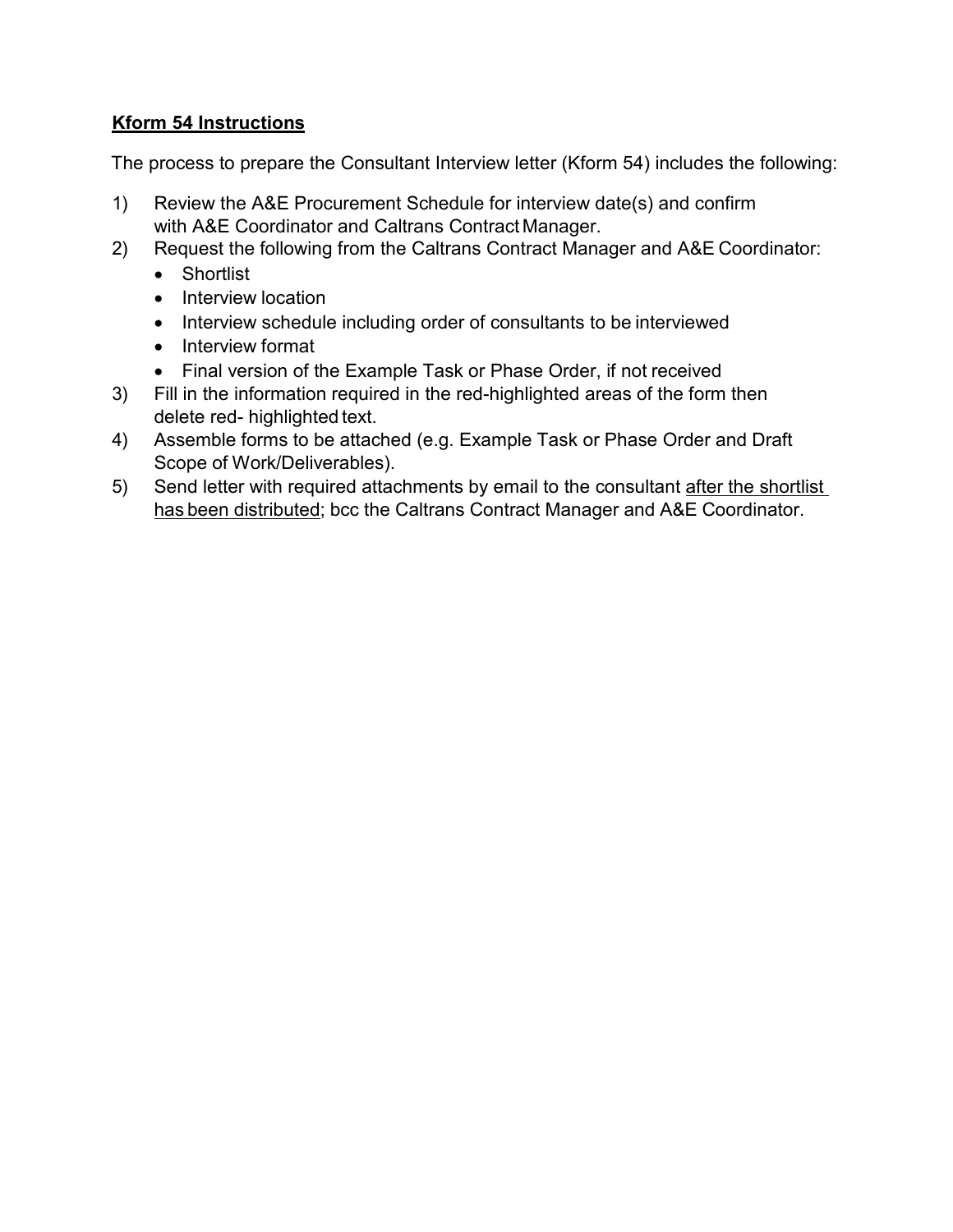**DEPARTMENT OF TRANSPORTATION**

ADMINISTRATION DIVISION OF PROCUREMENT AND CONTRACTS 1727 30th STREET, MS-65 SACRAMENTO, CA 95816-7006 PHONE (916) 227-6000 FAX (916) 227-6155 TTY 711 <http://www.dot.ca.gov/dpac>



*Making Conservation a California Way of Life.*

[Date] Contract Number: [##A####]

[Consultant's Contact Person, Title] [Consultant's Name] [Street Address] [City, State Zip Code]

This is to confirm that [prime consultant's name] is scheduled for an interview with the Consultant Selection Committee for Agreement Number [##A####] for [Insert Type and General Title of Service]. The interview will be held on [Day of Week, Month, Day, Year,] at [Time am/pm], at the California Department of Transportation (Caltrans), located at [Street Address, Suite/Floor, City]. If the consultant's team has a conflict with the scheduled date and time, our office is under no obligation to accommodate the consultant's request for changes.

It is the State's policy that every visitor is required to present a driver's license or other form of photo identification to the security guard before being admitted into a State building. Please ensure that each member of your team has the appropriate identification.

The final evaluation interview process will include the following:

A. Example [Select Task or Phase] Order Presentation:

Consultants will be required to demonstrate their approach to performing the work, challenges, alternate solutions, key staff's availability, and ability to deliver the services. This will include a discussion of a maximum [Insert Number (#) of firms submitted by Caltrans Contract Manager or Coordinator] proposed employees (prime and subconsultants) with different classifications from your Statement of Qualifications (SOQ) that would be assigned to work on the Example [Select Task or Phase Order].

**You are required to email a list of a maximum** [Insert Number (#) of firms submitted by Caltrans Contract Manager or Coordinator] **proposed employees' names, with their proposed contract role** no later than 10:00 AM on [xx/xx/xxxx] to [DPAC Contract Analyst Name] at [e-mail address] and to [Contract Manager Name Contract Manager] at [e-mail address]. The proposed employees are not required to attend the interview as part of your presentation; however, the consultant Contract Manager is expected to attend. Absence of the consultant Contract Manager may limit the consultant's ability to answer all questions.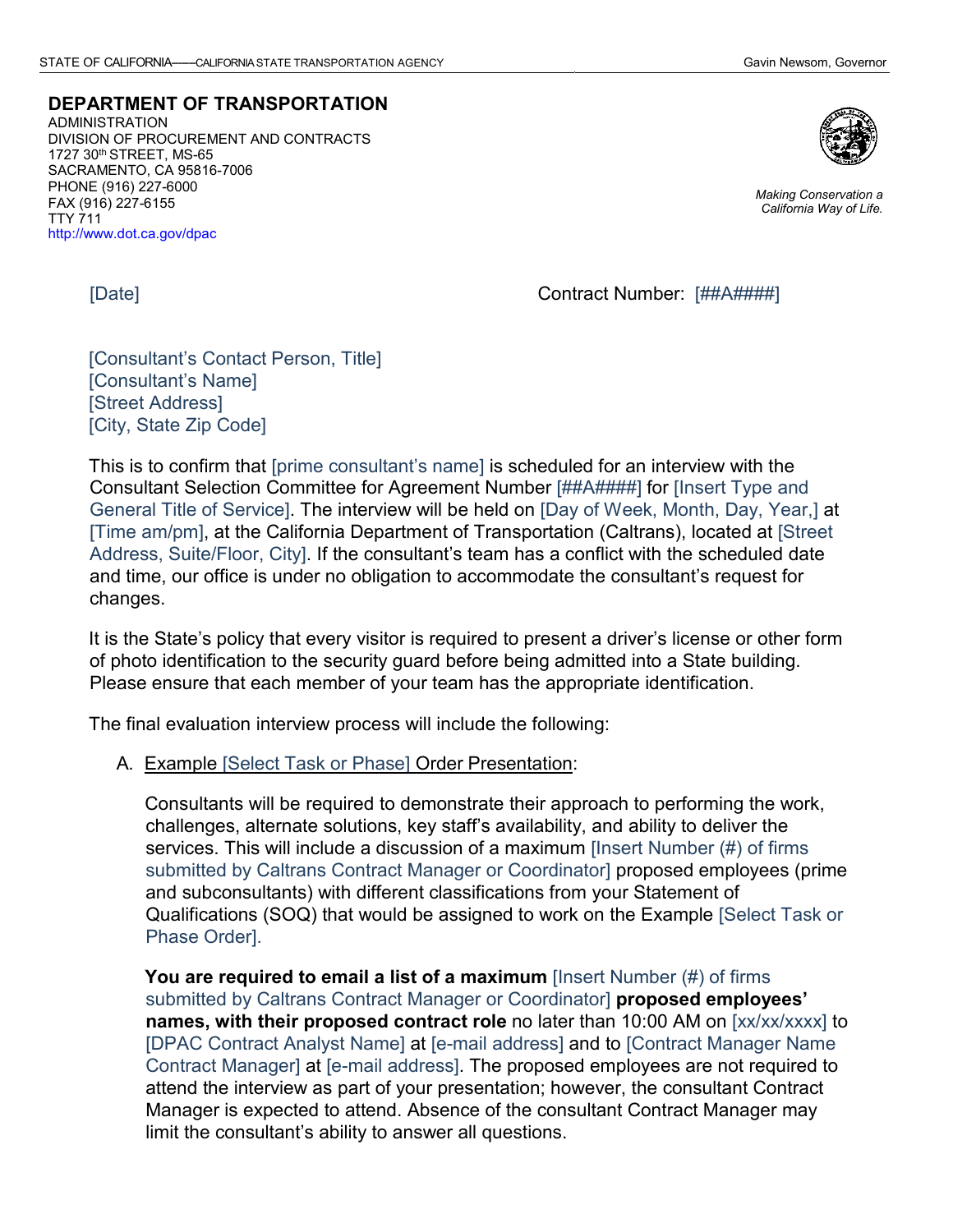Your presentation should be no longer than [##] minutes and should address the evaluation criteria listed on the Consultant Evaluation Form, Presentation and Interview, ADM-2028a. Exhibits are permitted during the presentation.

#### B. Technical Scenario Questions Review:

Consultants will be provided [##] minutes to review the Technical Scenario Questions (TSQ) prior to providing oral responses. Two (2) copies of the TSQs will be provided for review and note taking that must be returned to the Consultant Selection Committee Chairperson at the end of the session. This review session will be closed book with no white boards, easels, or electronic devices permitted.

## C. Technical Scenario Questions Oral Responses:

All questions will be read aloud individually by a Consultant Selection Committee (Panel) member and responses provided by the consultant. Panel members will not ask follow up questions or seek clarification of consultant oral responses. You are responsible to managethe time used when responding to each question, ensuring all questions are answered within the total [##] minute time period allocated.

## D. Closing Statement:

Consultants will be allowed two (2) minutes to augment their answers to the TSQs only.

#### E. Initial Evaluation Score:

The consultant's Initial Evaluation score will account for 25 percent (25%) of the final evaluation score used to determine the highest qualified consultant.

The Consultant Selection Committee will use the evaluation criteria in forms ADM-2028a, ADM- 2028b, and ADM-2028c as the basis for the evaluation, scoring and ranking of consultants interviewed. These forms are available on [Procuring A&E Contracts](https://dot.ca.gov/programs/procurement-and-contracts/ae-contract-information/procuring-a-e-contracts) website or may be obtained by contacting the DPAC A&E Contract Analyst named in the Request for Qualifications (RFQ) Notice.

The Consultant Selection Committee members will evaluate the interviewed consultants independently, and submit the scores to the Consultant Selection Committee Chairperson for compilation. The Consultant Selection Committee members will then collectively document the strengths and weaknesses of each consultant, prepare the Consensus Ranking form (ADM-2028c) and certify the final evaluation.

Only individuals that are listed on your organizational chart and meet the minimum requirements stated in the RFQ will be allowed to attend the interview. An exception will be made for staff required to operate any audiovisual (AV) equipment. An AV operator who is not listed on the organizational chart or does not meet the minimum requirements listed in the RFQ will only be allowed to operate the AV equipment and cannot participate in any other manner. Caltrans does not provide AV equipment (i.e. screens, projectors, extension cords, etc.) for presentations.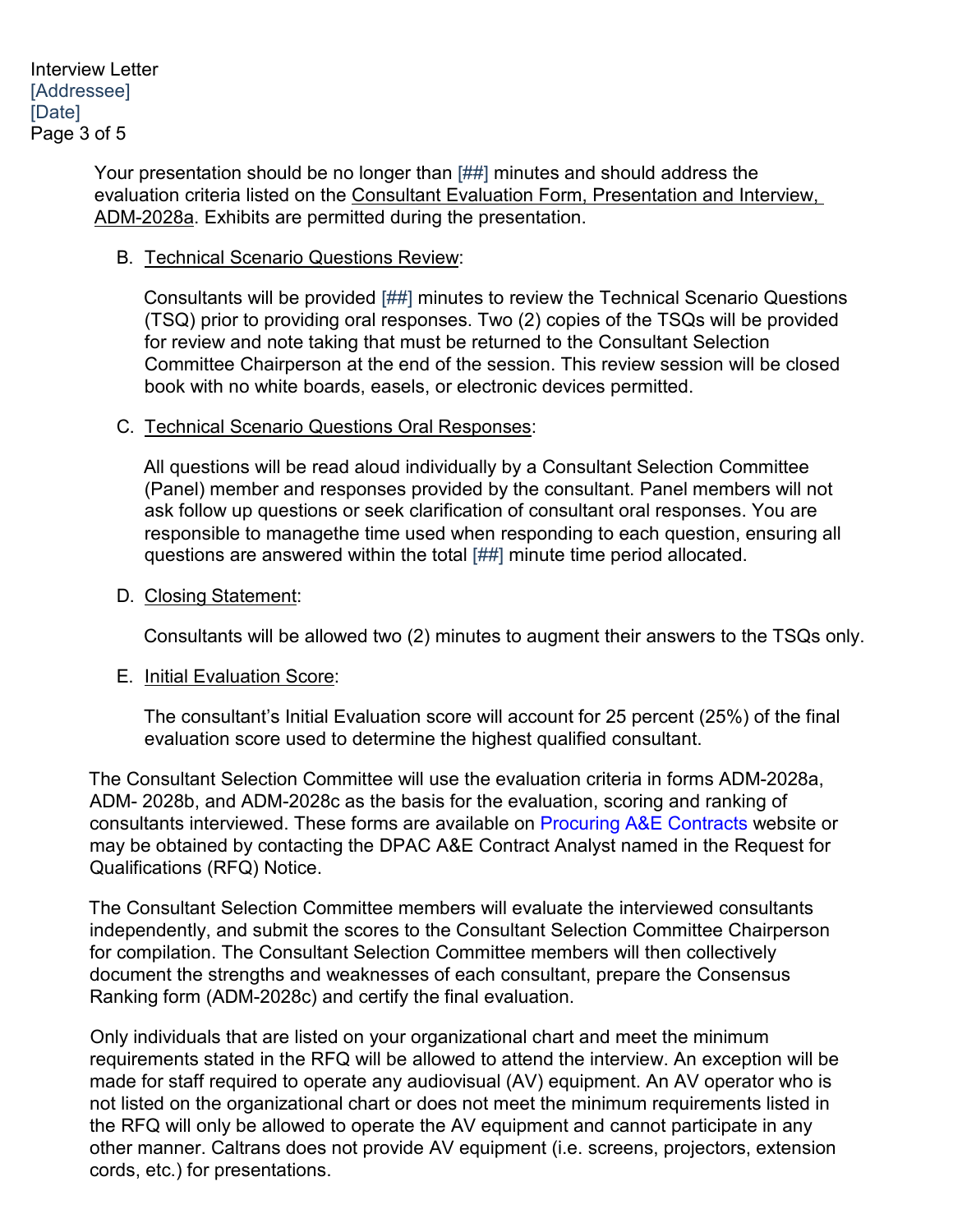Interview Letter [Addressee] [Date] Page 4 of 5

A total time of [##] minutes has been allowed for your interview, structured as follows:

| <b>Schedule</b>                                                             | <b>Minutes Allowed</b> |
|-----------------------------------------------------------------------------|------------------------|
| 1. Consultant Interview Set up                                              | 5                      |
| 2. Example [Select Task or Phase] Order Presentation (Part A)               | [##]                   |
| 3. Consultant's Technical Scenario Questions Review                         | [##]                   |
| 4. Consultant's Oral Responses to Technical Scenario Questions (Part B1)    | [##]                   |
| 5. Consultant's Closing Statement on Technical Scenario Questions (Part B2) | 2                      |
| 6. Caltrans Closing Statement                                               |                        |
| 7. Consultant's Removal of Equipment and Exit                               |                        |

It may be necessary for Caltrans to change the interview format. Changes made will apply to all consultants to be interviewed.

If applicable to your team's circumstance, the following documents must be provided to the Consultant Selection Committee Chairperson in a sealed envelope upon arrival at the interview:

- Safe Harbor Rate (SHR) Questionnaire and Certification SHR documents are available on the [A&E Contract Information](https://dot.ca.gov/programs/procurement-and-contracts/ae-contract-information) website.
- Sole proprietor proposed hourly rated documentation Applicable to sole proprietor firms only, documentation supporting the proposed hourly rate(s) must be provided. Such documentation includes previous Federal taxes, market research of like classification hourly rates, invoiced hourly rates for previouswork of same classification(s), etc.

It is mandatory that all requested documents be placed in a sealed envelope that shows your firm's return address. Only the envelope provided by the highest qualified consultant will be opened. Sealed envelopes provided by other consulting firms will be returned by mail once the contract has been executed.

Financial Documents required from the highest qualified consultant:

- If you are the highest qualified consultant, be prepared to submit a complete financial document package to DPAC no later than [Day of the Week], [Month, Day, Year]. The required Financial Documents are listed on the appropriate Financial Documents Submittal Checklist available on the [Independent Office of](https://ig.dot.ca.gov/) [Audits and Investigations](http://dot.ca.gov/audits/index.html) website
	- $\circ$  Files MUST clearly identify the name of the prime and the subconsultant(s), the Agreement number, and column title of document per checklist. Example: ABC- 55A0333-Prev Wage Policy.
	- o Files MUST NOT be password protected

The Draft Scope of Work/Deliverables is enclosed to assist you in preparing a number of these documents.